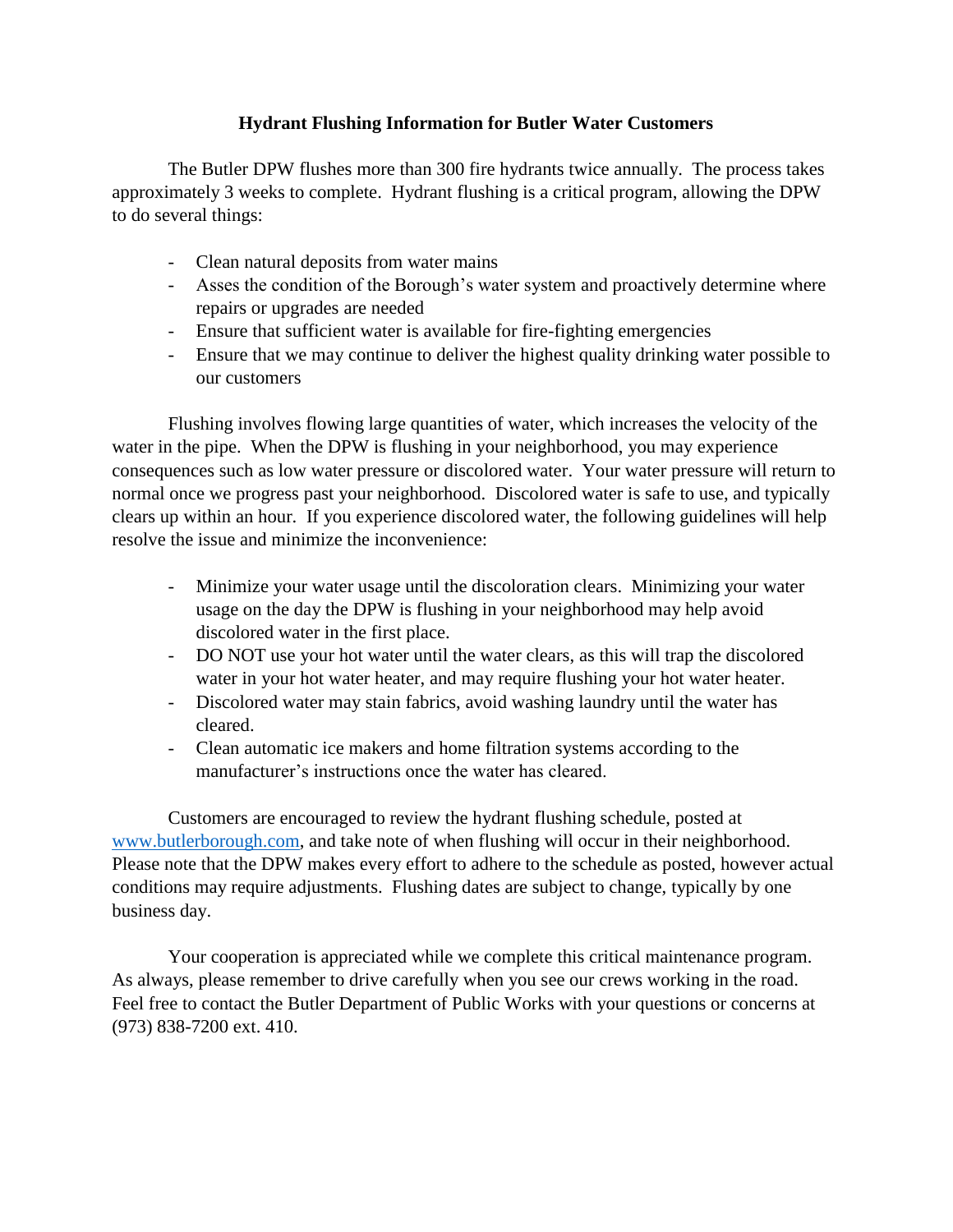# **BUTLER 2015 FALL HYDRANT FLUSHING SCHEDULE**

# **Monday October 12th 7:30AM-3PM**

Stillwater Drive, Cascade Way from Kakeout to Stillwater Marion Ave, Von Blitz, Lundy Terrace Charles Haber Court, Pine Hill Road Kakeout Road from Pine Hill to Gormley Post Court, Tintle Road, StoneyHill Road Hiller Court, HJ Matthews Ave. Brown Ave, Notchwood Road

## **Tuesday October 13th 7:30AM-3PM**

Cascade Way (Stillwater to Route 23) Route 23 South – Cascade Way to Boonton Ave Boonton Ave West of Route 23 to Cutlass Road Siek Road, Dean Ave, Alpine Drive, Carl Place Gormley Lane, Walnut Lane, Carl G Whritenour Place Reservoir Ave, Ridge Road, Summit Ave. Outlook, Greenwood, Guenter St.

#### **Wednesday October 14th 7:30AM-3PM**

Route 23 North – between Boonton and Morse Applebees/Wendy's Morse Ave, Richard Court, Sanders Place Struble, Cleary, Aten Myrtle Ave from Morse to Belleview Belleview Ave – Myrtle to the cul-de-sac

#### **Thursday October 15th 7:30AM-3PM**

Argonne Woods, Lowes, Bed Bath & Beyond

#### **Monday October 19th 7:30AM-3PM**

Kakeout Road & Kiel Ave in Kinnelon Rt. 23 North & South – Kinnelon Road to Maple Lk. Rd Lincoln Road, Maple Lake Rd – West of Route 23 Butler Ridge Apartments, Cambridge Heights

### **Tuesday October 20th 7:30AM-3PM**

Kiel Ave. from Jericho Rd. to Western Ave. Jericho Road, Hillcrest Ave, Summit Ave, Western Ave Route 23 South from Kinnelon Rd. to Max is Back, Meadtowne Shopping Center